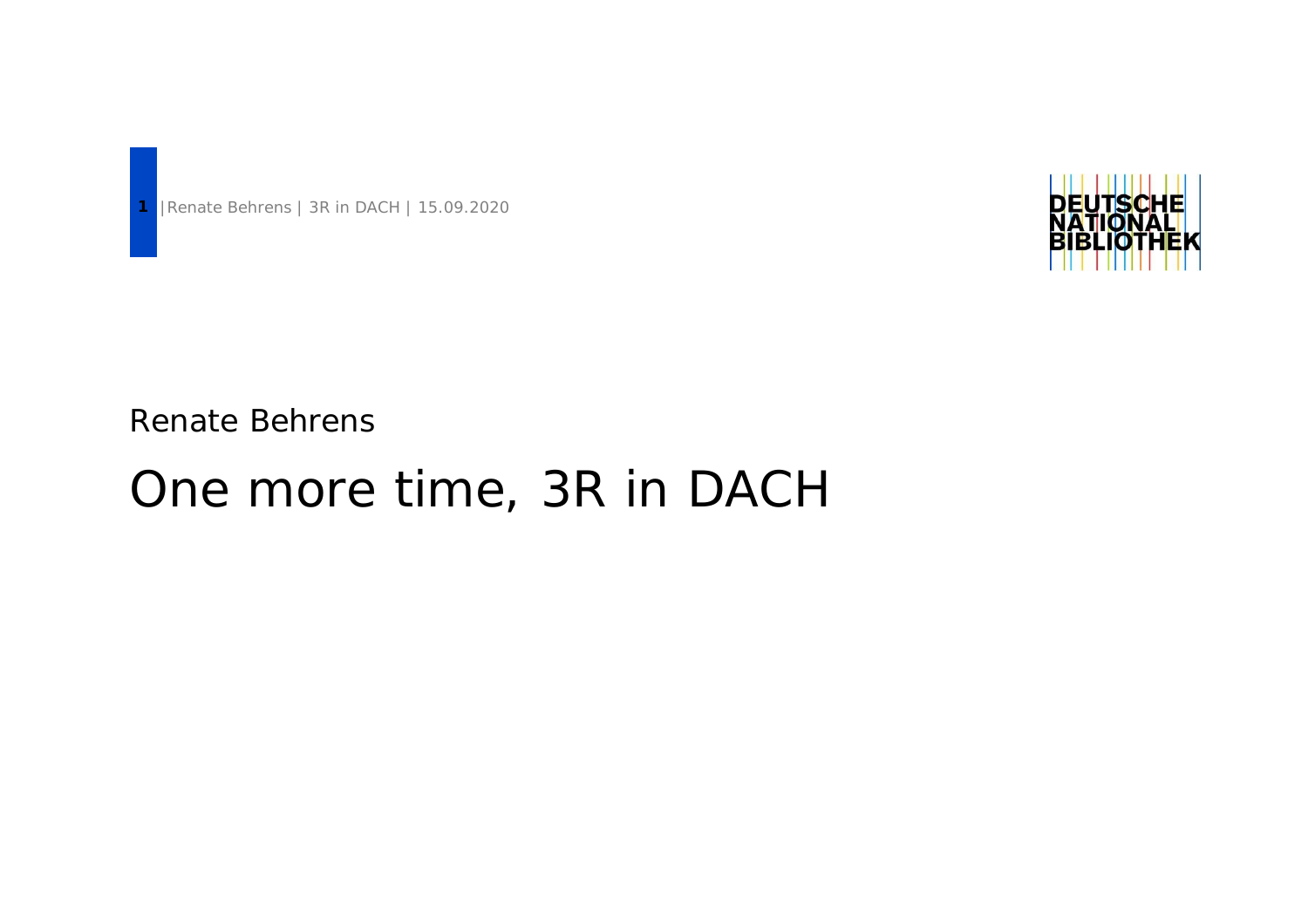

- **1. Excitement**
- **2. Confusion**
- **3. Possible Solution?**

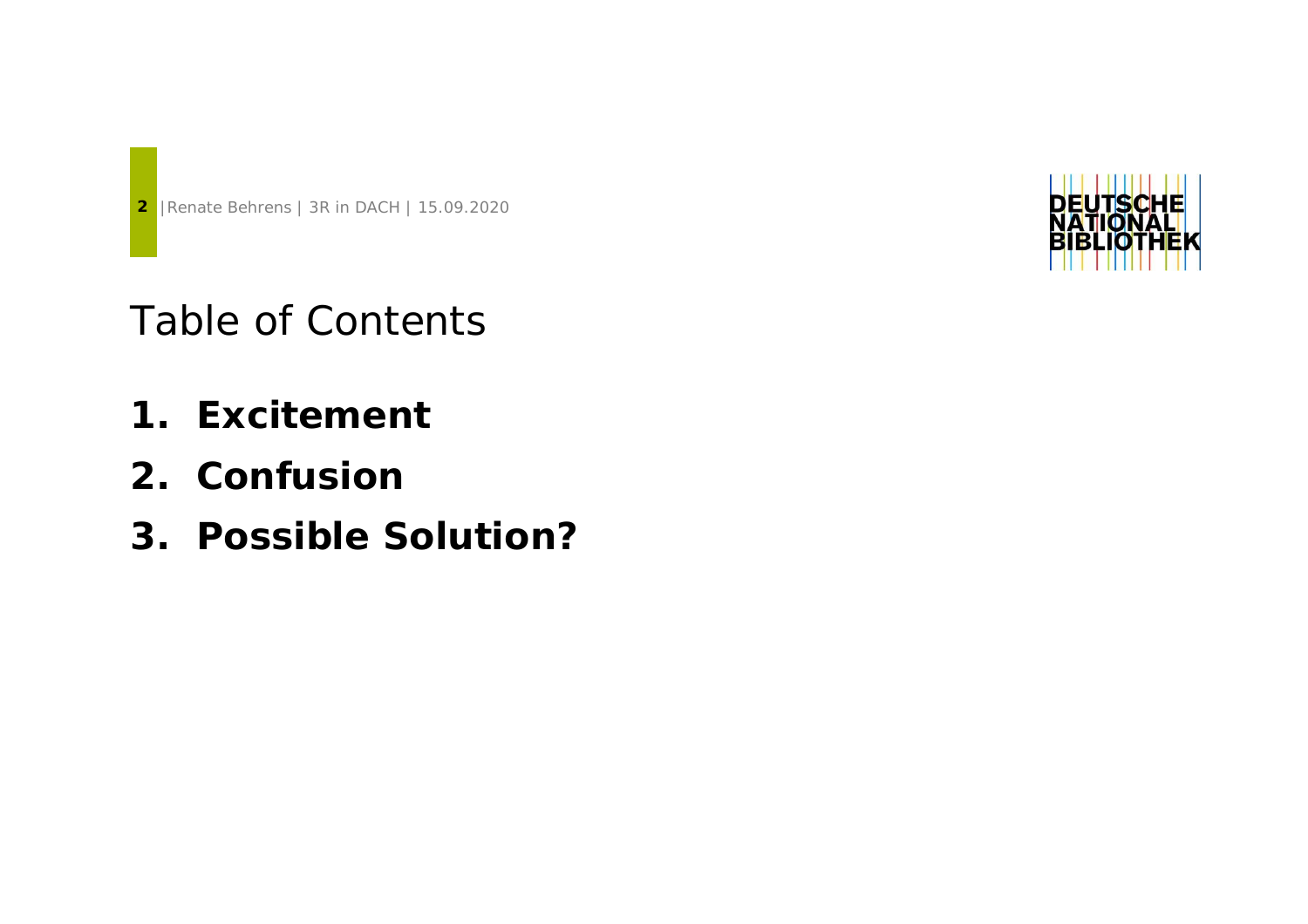## **Excitement**

After our first RDA project from 2012 to 2016 we thought we deserved a break!

- We had made a full German translation.
- We had worked out policy statements.
- We had trained all cataloguers.
- And many other things ...



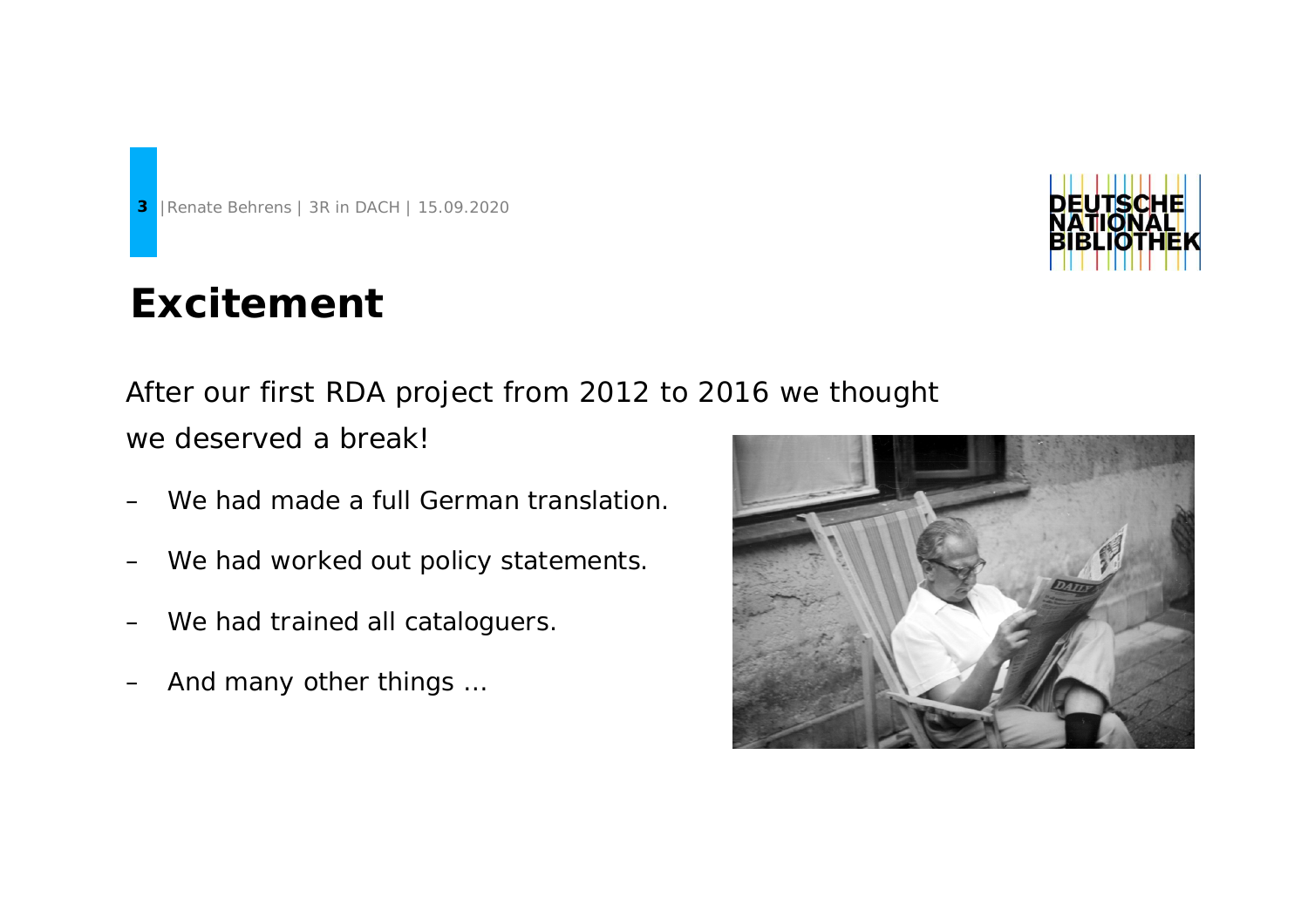## **Confusion**

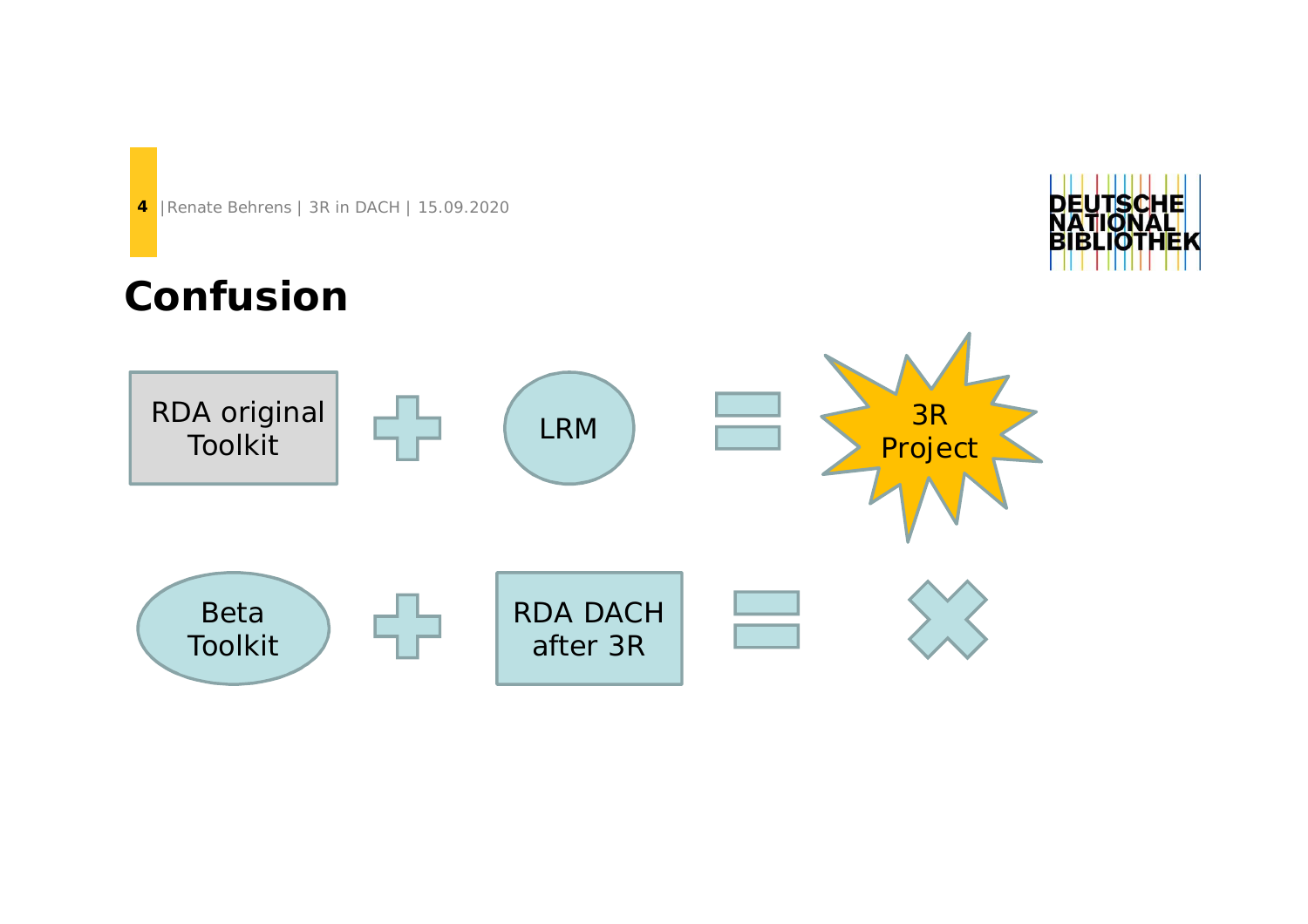



#### **Excitement, Confusion, Solutions?**

- A long phase of insecurity
- Several evaluation phases
- Tests with the Beta Toolkit
- Discussions in the competent bodies as the Committee on Standards in DACH
- consultations with colleagues in Europe and worldwide

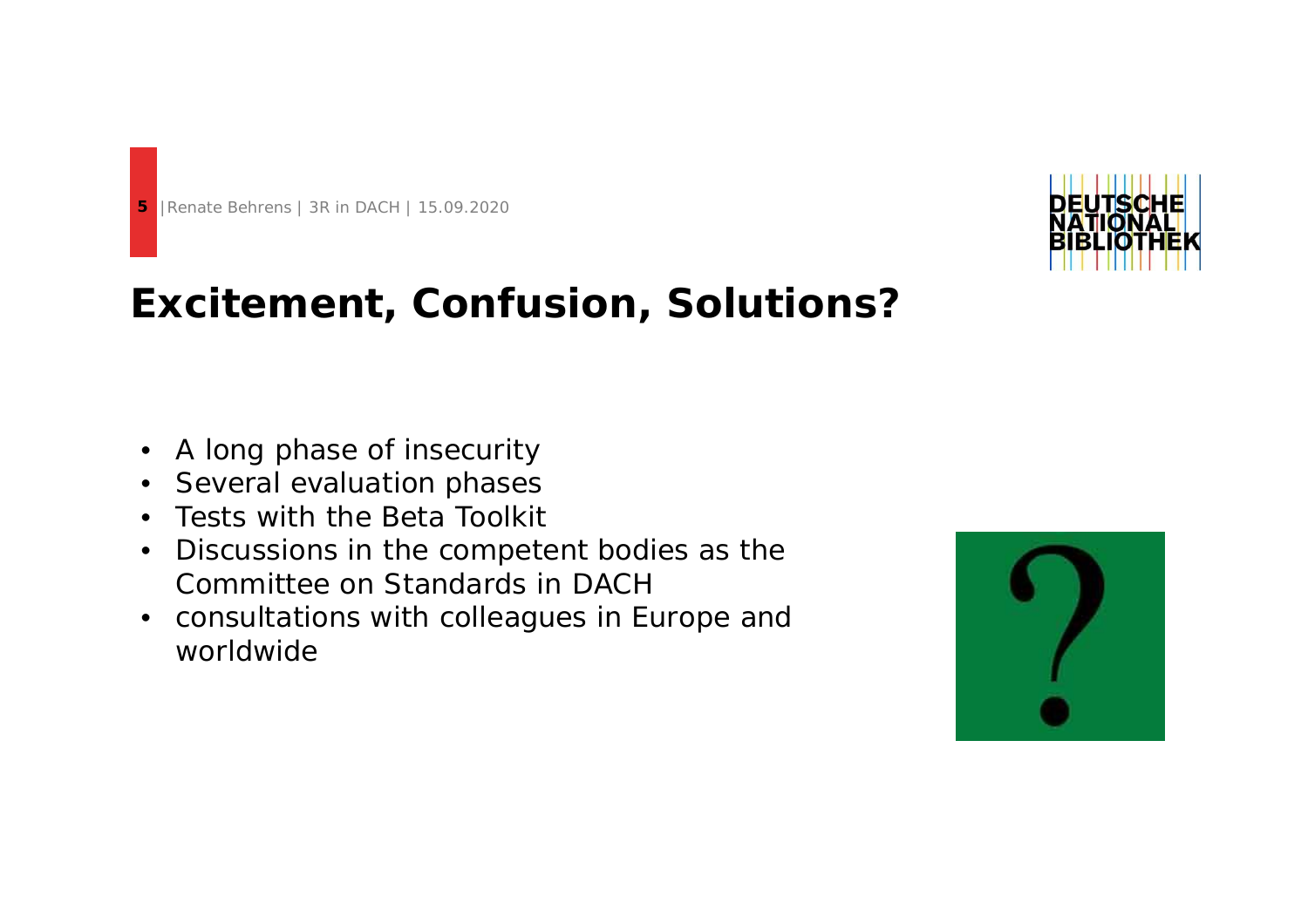



#### **Possible Solution?**

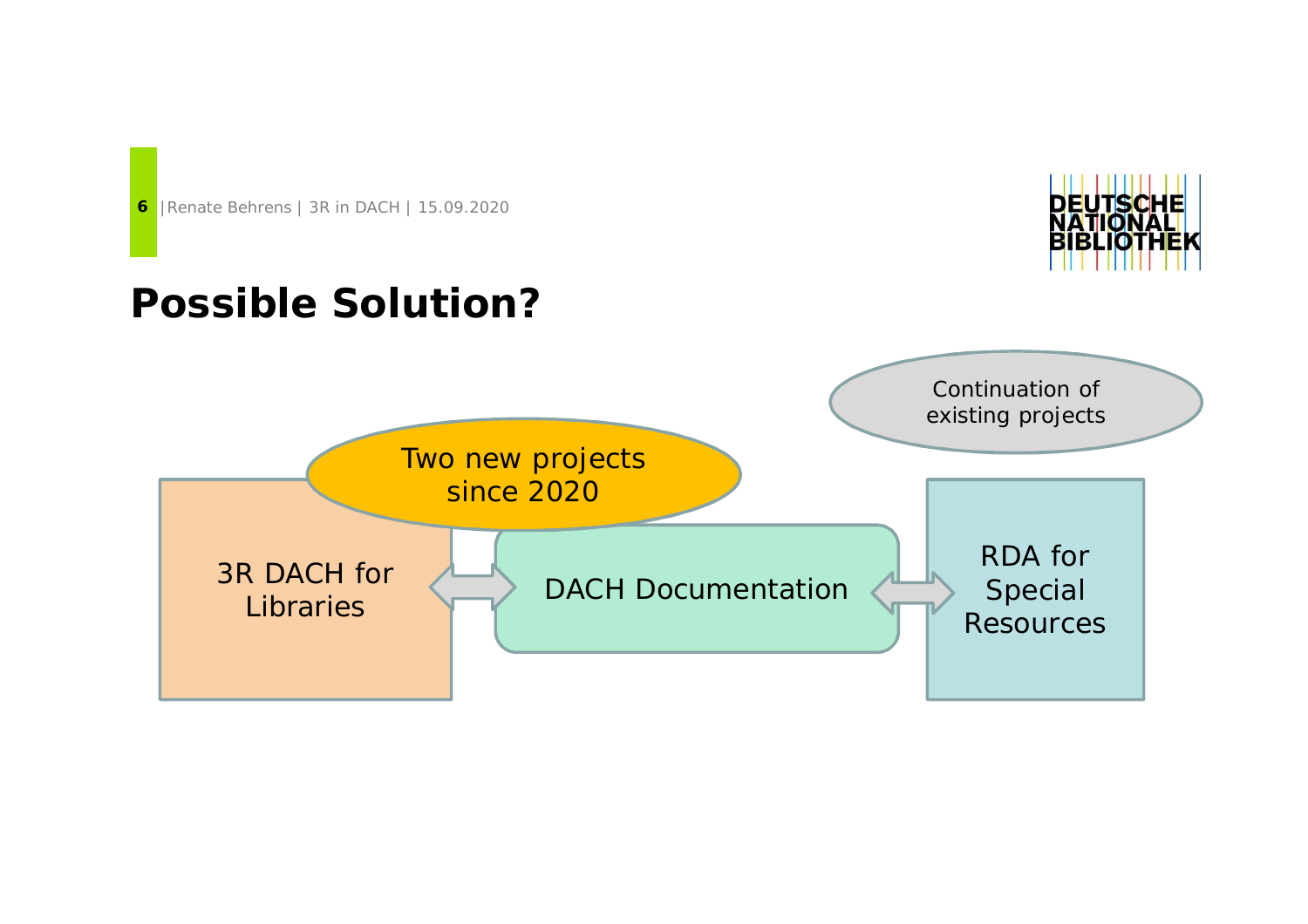



## **3R DACH for Libraries**

- Desicion of the experts for a DACH RDA handbook for cataloguing in December 2019
- Start with a concept working group from March to September 2020
- Recommendation from the experts to translate only the RDA Registry
- Aproval of the concept by the Committee for Standards in Autumn 2020
- Planned duration of the project: two years
- Estimated person days: about

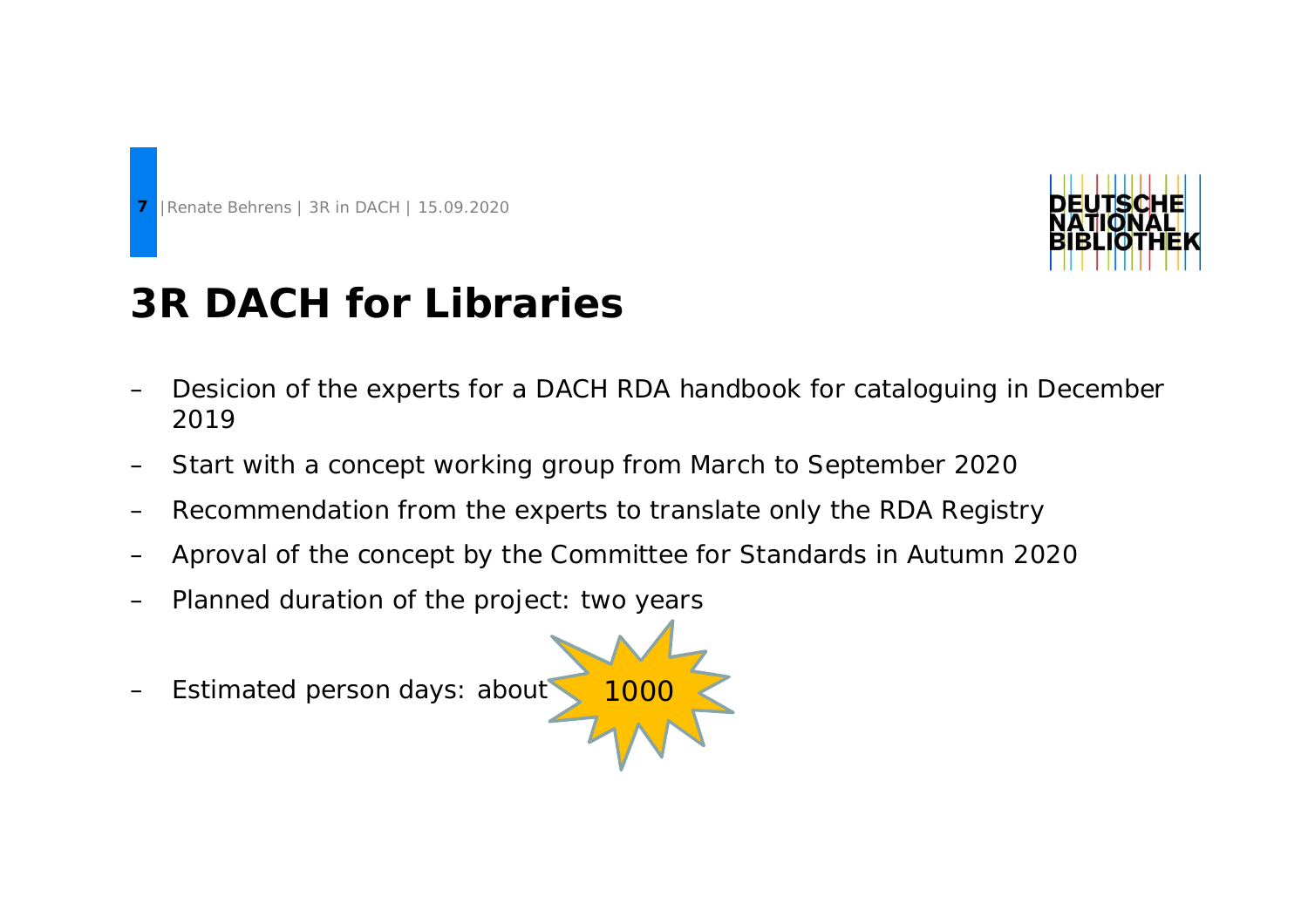



#### **DACH Documentation – the plan**

The documentation should also be:

- aimed at experts, newcomers and users from non-library fields
- sufficient basis for training
- modularly by own rule additions and refinements
- completely stored in a central location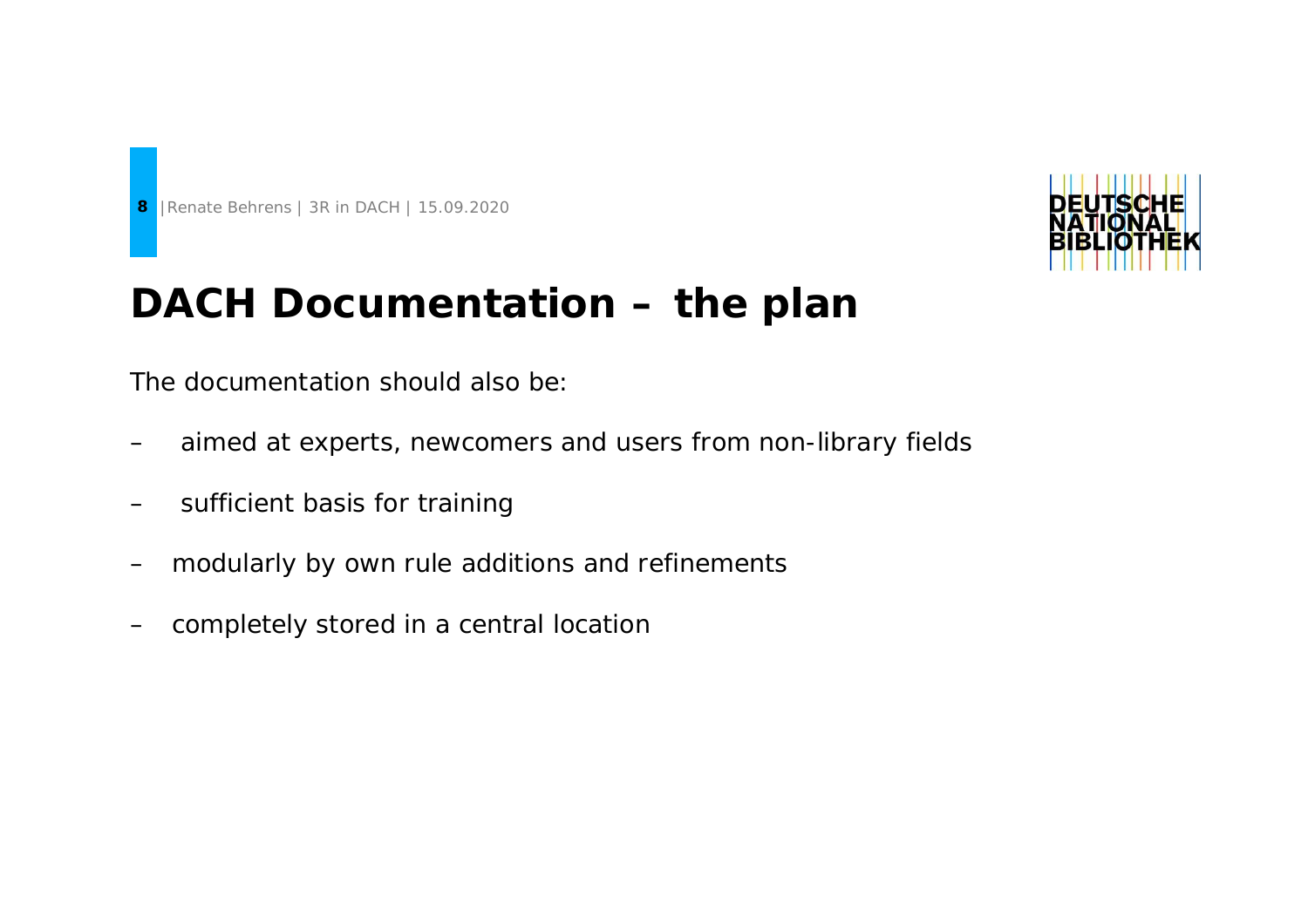



#### **DACH Documentation – Todos**

- Clarification of the interaction with RDA and RDA Toolkit and other relevant regulations and standards
- Inventory of existing documentation
- Definition of the different target groups and their basic requirements
- Evaluation of different technical solutions and their possible interaction (Wikibase, different Wiki solutions, RDA Toolkit)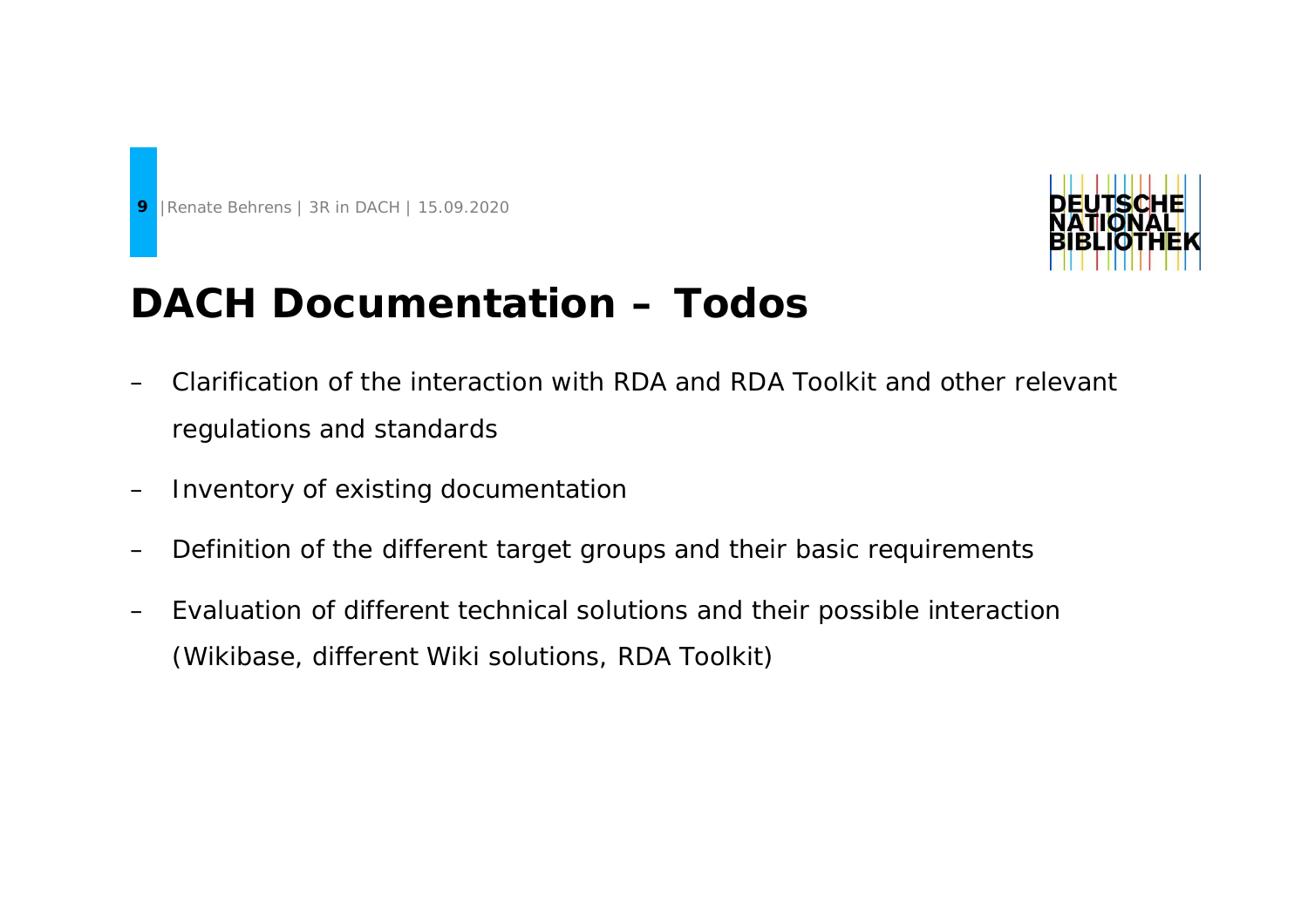



## **Nothing is decided yet!**

- The Committee on Standards will have to discuss the propopals and recommendations from the expert groups.
- A written report will be send to the members at the end of September and the Committee will meet at the end of October.
- In the event of a positive decision, we plan to be able to start compiling the DACH handbook in January.
- We expect a processing time of one and a half to two years.